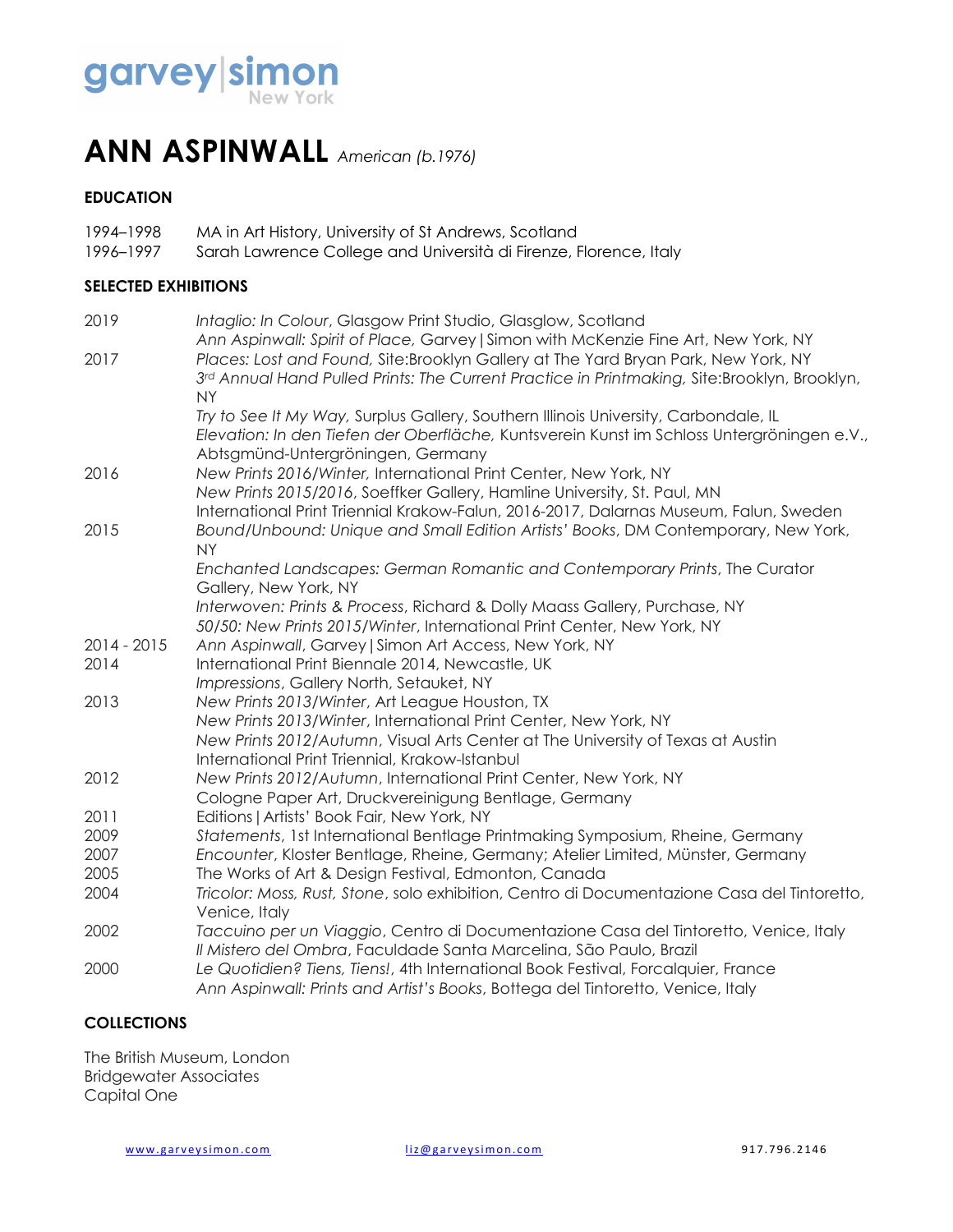# garvey sim

Cleveland Clinic Cummins Inc., Indianapolis, IN Fidelity Investments Memorial Sloan Kettering, New York, NY Montefiore Medical Center, The Bronx, NY Morgan Stanley Museum of Fine Arts, Boston, MA New York Presbyterian Hospital, New York, NY Print Collection and Spencer Collection, The New York Public Library Smith College Museum of Art, Northampton, MA U.S. Department of State Art Bank Program Yale University Art Gallery, New Haven, CT

#### **BIBLIOGRAPHY**

Aspinwall, Ann. *Ann Aspinwall.* Münster: Atelier Limited; Rheine: Kloster Bentlage, 2011.

"News of the Print World: Upcoming Exhibition: Ann Aspinwall," Art in Print Vol. 9, No. 1

"Artist as Entrepreneur: Ann Aspinwall," Freefall Laser blog

Deskins, Sally. "Feature: Ann Aspinwall." *Les Femmes Folles Women in Art*. November 19, 2019.

Peter Power, "Prix de Print No. 6: Ann Aspinwall: Fortuny," Art in Print Vol. 4, No. 2

Tyler, Sandra, "Ann Aspinwall," and cover, *Woven Tale Press*, vol. VII #7, September 2019.

#### **AWARDS AND RESIDENCIES**

Guanlan Original Printmaking Base, 2020 Prix de Print, Art in Print, Vol. 4, No. 1, July–August 2014 Artist's Residency, Druckvereinigung Bentlage, Rheine, Germany, 2007 Resident Keyholder, Lower East Side Printshop, New York, NY 2001–2003

#### **PROFESSIONAL EXPERIENCE**

2012–present Director of Aspinwall Editions, LLC, New York, NY 2007–2012 Printer, Pace Editions, New York, NY 2004–2007 Print Specialist, Print Collection, The New York Public Library 2001–2004 Cataloger of prints and photographs, Digital Library Program, The New York Public Library, New York, NY 2000–2001 Printer and bookbinder, Peter Kruty Editions, Brooklyn, NY 1999–2000 Printer, Bottega del Tintoretto, Venice, Italy

#### **TEACHING AND LECTURES**

| 2010      | Visiting artist lecture, State University of New York, Plattsburgh, NY                   |
|-----------|------------------------------------------------------------------------------------------|
| 2009      | Lecture "Pace Prints: A Recent Project and Collaboration", New York, NY                  |
|           | "Collagraph" at the 1st International Bentlage Printmaking Symposium, Rheine, Germany    |
| 2008–2009 | In-depth intaglio classes, Lower East Side Printshop, New York, NY                       |
| 2007-2009 | Collagraph workshops, Kloster Bentlage, Rheine, Germany                                  |
| 2007      | Guest lecturer, Pratt Institute, "The Art World: Services and Information", New York, NY |
|           | Collagraph class, Lower East Side Printshop, New York, NY                                |
| 2005–2007 | Public lectures "How to Identify a Print" The New York Public Library                    |

2006–2007 Public lectures "How to Identify a Print," The New York Public Library